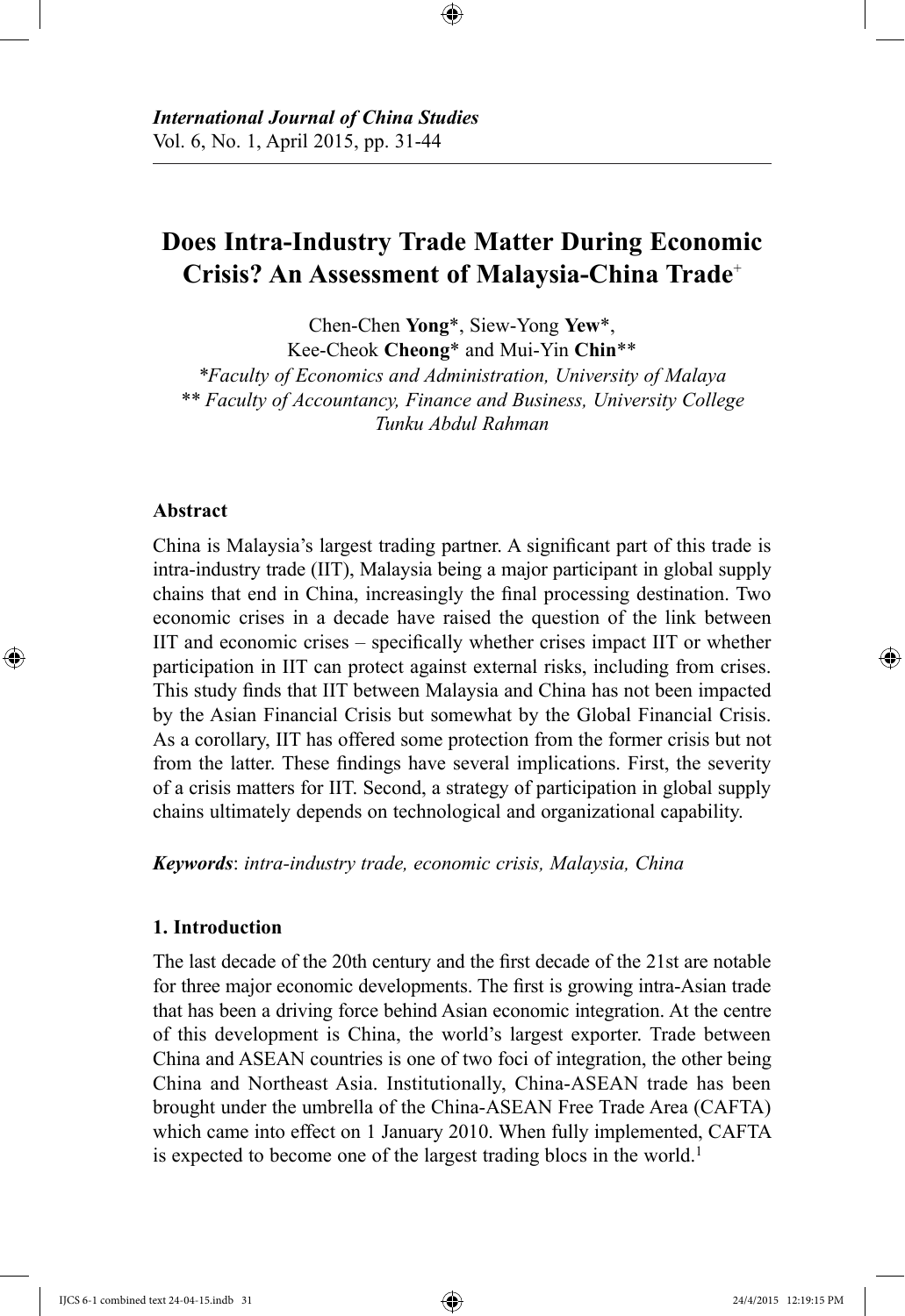

Figure 1 ASEAN5 Countries' Shares of Trade with China, 1993–2009

A perspective of the growth of ASEAN-China trade is given in Figure 1 for the period 1991 to 2009. For each of the ASEAN countries shown, a rising share of trade with China can be observed, with Malaysia's share the highest in 2009.

The second development is production fragmentation of increasing complexity that is producing lengthening global supply chains. These chains began life as in-house vertical production chains for manufactured products in multinational corporations, but technological advance allowed distinct phases of the production process to be undertaken in different geographic locations to capture cost or market advantages.

China is again the elephant in the room with respect to supply chains, being the final destination of most chains as well as the market for their final output. Its importance stemmed both from an abundance of low-cost skilled labor and its growing domestic market for final products. As its domestic corporations took control with more segments of supply chains, some, like Haier and Huawei, have evolved to become multinational corporations in their own right. The advent of supply chains is altering what many perceive to be China's competitiveness in manufactures threatening to change the "North-South" character of the trade with ASEAN countries' to a situation where China export manufactures and ASEAN countries supply raw materials and/ or intermediate inputs.

A trade-dependent ASEAN is also a major player as producer of intermediate goods in these supply chains, although both with respect to trade openness and supply chain participation, there is variation among member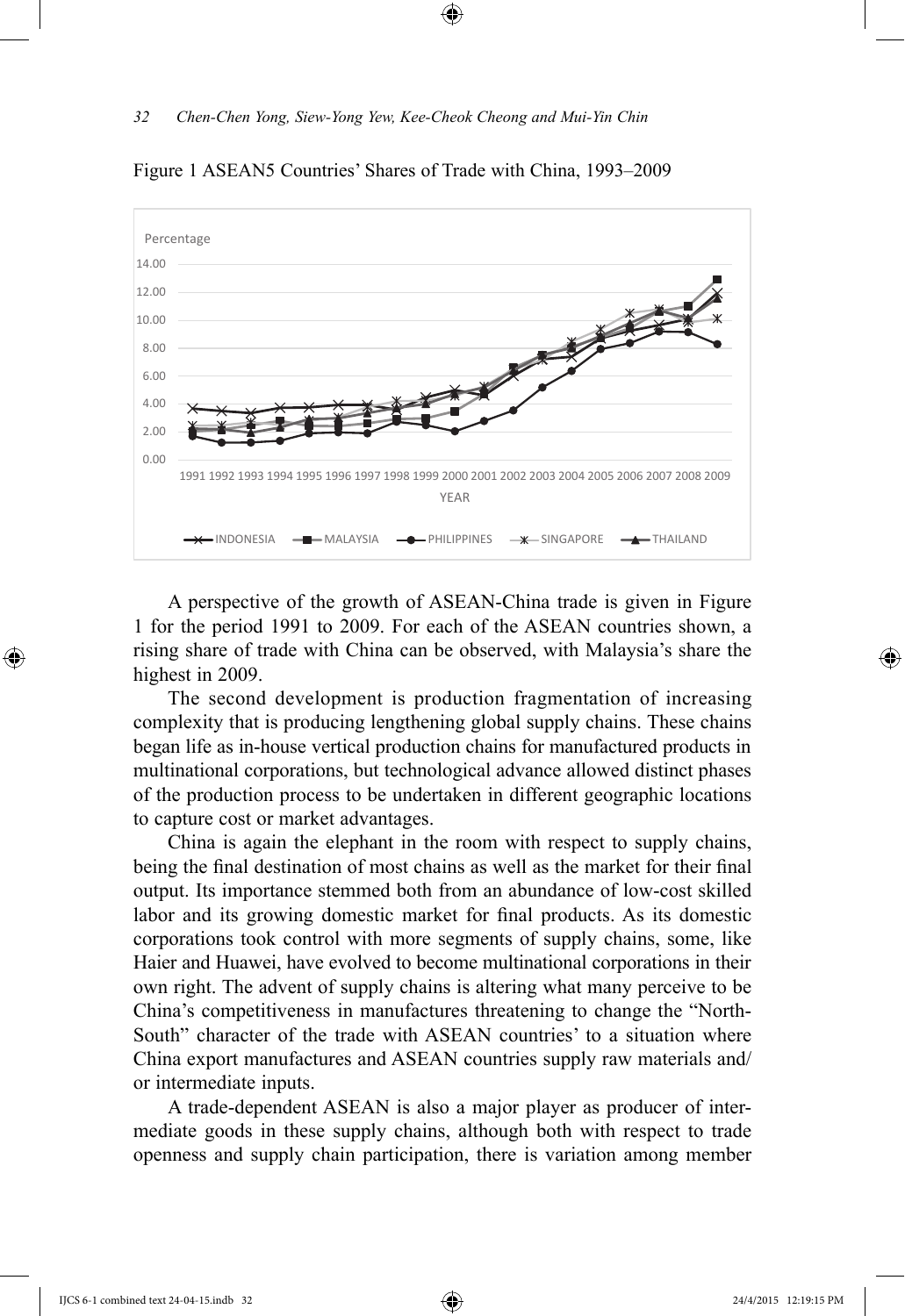countries. Indeed, with IIT a rising share of trade, ASEAN's greater trade dependence (126.8 per cent in 2009) compared to China (48.4 per cent) suggests that IIT plays a much more important role in ASEAN than in China.

The third development has been the onset of two economic crises a decade apart, one originating in Southeast Asia and the other global. Asia is the only part of the world to suffer both. ASEAN is at the epicentre of the Asian Financial Crisis (AFC) of 1997-1999, while also suffering damage because of its export orientation in the Global Financial Crisis (GFC) that began in 2008.

This paper speaks to these three developments through examining the bilateral trade relations between Malaysia and China. As already indicated, inclusion of China requires no justification. As for Malaysia, it has also figured prominently in each of these three developments. China has become its largest trading partner since 2009. It is deeply integrated into global supply chains with upstream supplies coming mainly from the US and downstream exports to China for final assembly (World Bank 2014). And it suffered major damage during the AFC, as well as a sharp reverse when the GFC struck. Hence, as it celebrated its 40th anniversary of full diplomatic relations with China in 2014, the theme of this paper is Malaysia-China relations from the Malaysia perspective.

The specific issue discussed is the significance of intra-industry trade (IIT) in the China-Malaysia economic relationship in the specific context of two financial crises – the Asian Financial Crisis of 1997-99 (AFC) and the Global Financial Crisis (GFC) that began in 2008. It seeks to provide answers, even if partial, to the following questions:

- (1) How important is IIT in Malaysia-China bilateral trade?
- (2) Did the onset of crises, specifically the AFC and the GFC, affect the intensity of China-ASEAN IIT?
- (3) As a corollary, did the existence of IIT mitigate the adverse impact of these crises?
- (4) What are the implications of this relationship for future Malaysia-China trade?

This discussion of the recent past has relevance for the future because intra-ASEAN trade with China and production networks will continue to strengthen, and also because, as indicated by Reinhart and Rogoff (2009), crises will continue to plague the future. Learning from the past provides valuable clues to what will inevitably occur in the 21st century.

This paper is structured as follows. Section 2 presents a brief review of literature on IIT in general and for China and Malaysia in particular. The significance of Malaysia-China trade and the growing importance of IIT is the subject of Section 3. Section 4 looks at the impact of crises on IIT intensity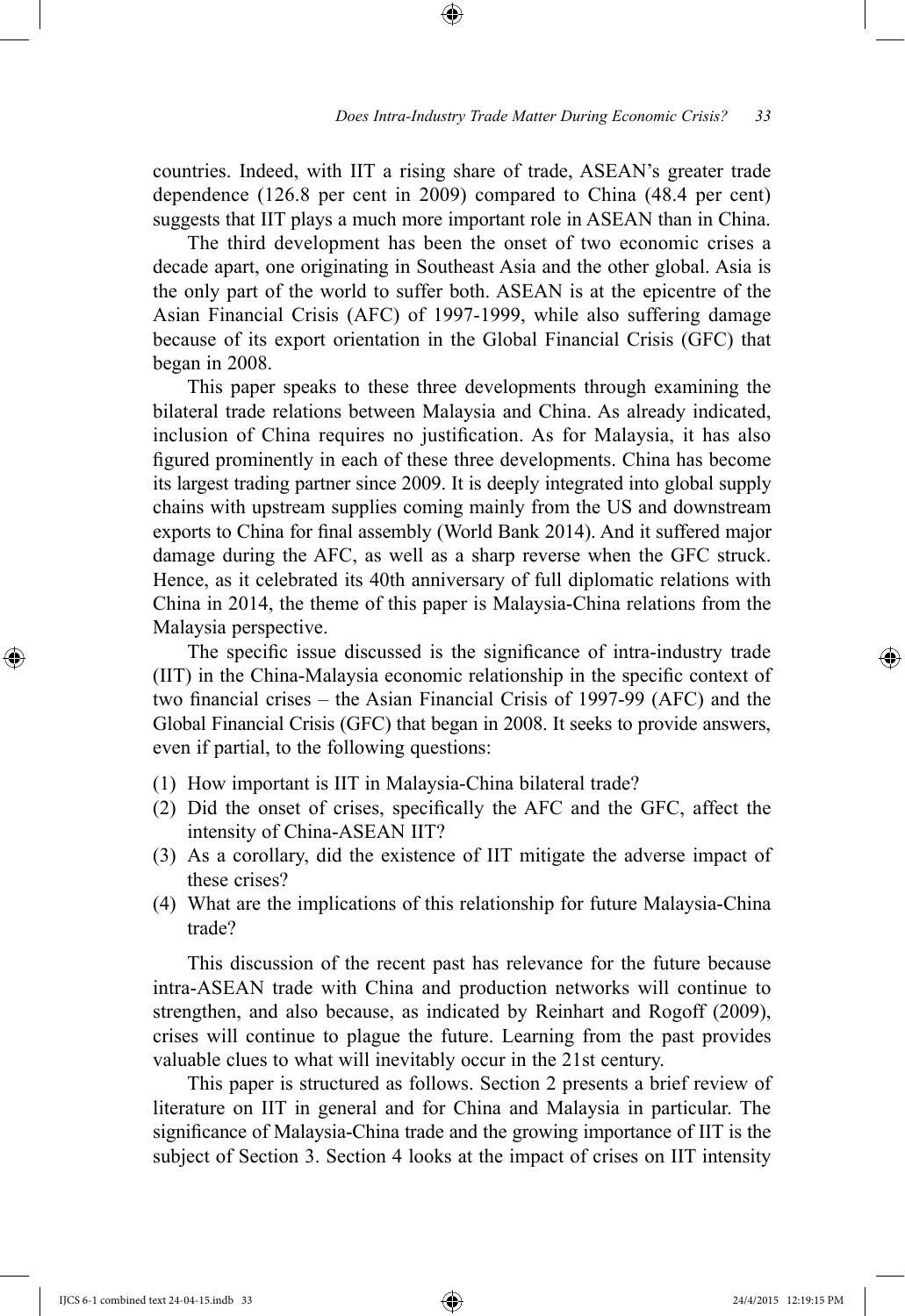during the AFC and GFC. The extent to which IIT insulates against external risk is documented in Section 5. Section 6 concludes.

#### **2. Brief Literature Review**

The principles of IIT as a departure from arms-length trade and its significance have been extensively discussed at the theoretical level since the seventies (see Greenway and Torstensson, 1997: 251-253).<sup>2</sup> This significance not only has implications for trade policy (Navaretti, Haarland and Venables, 2001) but also extends to links with technological change (Yusuf, Altaf and Nabeshima, 2004), employment relocation (Cabral and Silva, 2006) and foreign direct investment (see, for instance, Fukao, Ishido and Ito, 2003, Xing, 2007). Research has also included measurement of IIT (e.g. Azhar and Elliot, 2006; Dixon and Menon, 1995), specific industries especially in East Asia (e.g. Ernst, 2002; Gangnes and Van Assche, 2010; Turkcan, 2010) and countries or regions (Brulhart and Elliot, 2002)), in which global production networks (also referred to as production fragmentation), figure prominently.

Thanks to its growing participation in IIT, East Asia is the subject of a growing number of studies. These include Ando (2006), Ernst (2002), Fukao, Ishido and Ito (2003), Gangnes and Van Assche (2010), and Xing (2007). Also Zhang *et al.* (2005) studied the determinants of IIT for China and found that China's IIT with its trading partners is increasingly technology-intensive.3 Kimura and Obashi (2009) compared characteristics of production networks in machinery parts in China's regions and ASEAN, finding similarities and contrasts between them. Studies of specific industries in a Southeast Asian country had also been undertaken (see, for example Austria 2006).

Early studies reported increasing IIT for Malaysia (Chandran and Pandiyan, 2003; Menon, 1996), partly the result of government involvement in markets (Rasiah, 1995). This increase, however, came with adjustment costs in the form of large inter-industry payroll changes (Brulhart and Thorpe, 2000). Specific industries were also investigated, with the Malaysian electronics industry having been shown to grow rapidly driven by intraindustry trade in electronic components but labor productivity had been stagnant since the early 2000s (Parinduri and Thangavely, 2011). For manufacturing, Abu Bakar and Normaz (2013) found manufactured goods, machinery and transport equipment dominated Malaysia's IIT but no quality improvement was observed. Finally, bilateral IIT between Malaysia, China and Japan was investigated by Arip, Lau and Satoru (2011).

With Asia impacted by two major economic crises since the mid-1990s, studies that link economic crises to IIT are beginning to emerge. For instance, Obashi (2009) examined the resilience of Asian production networks during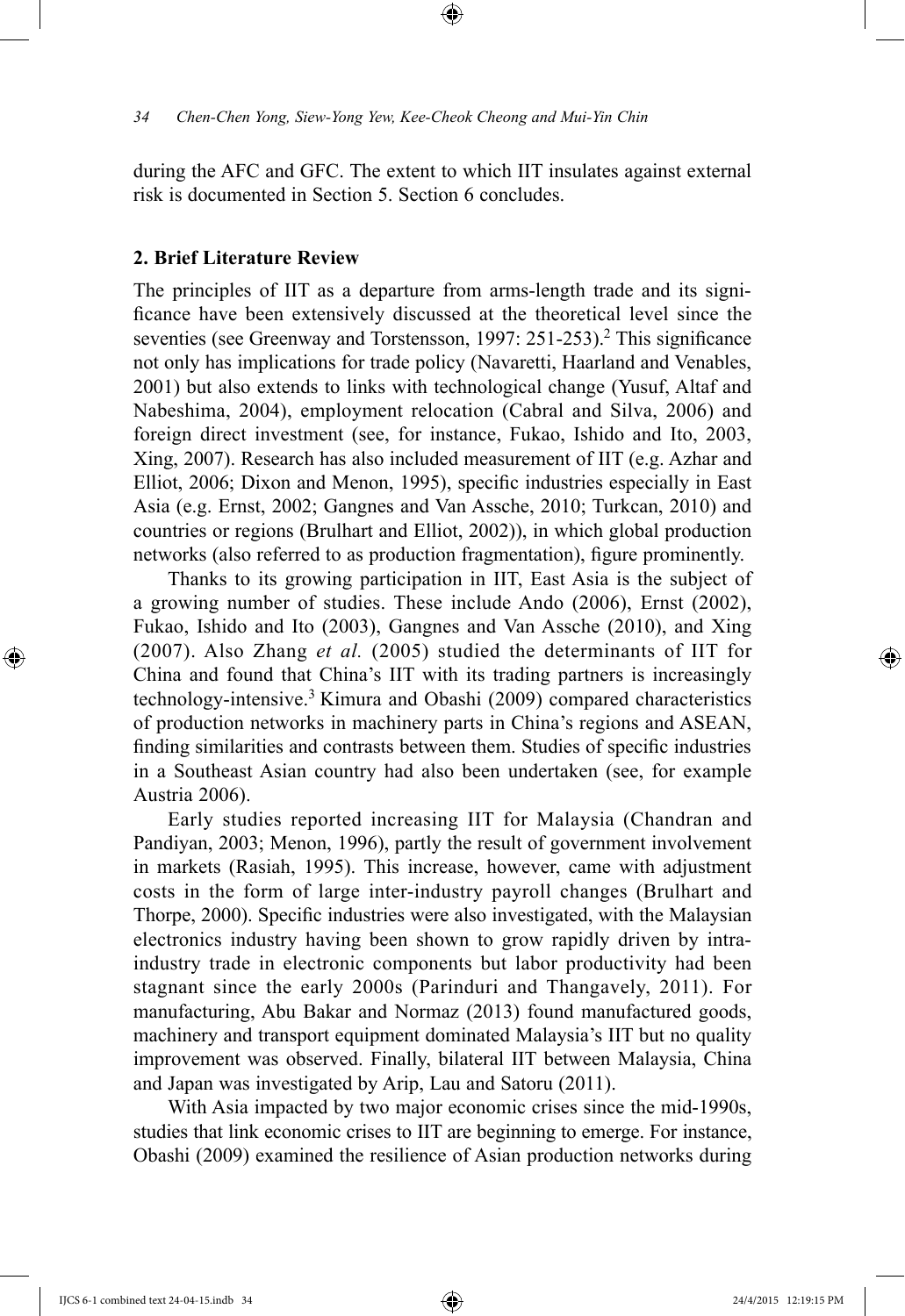the AFC, while Escaith, Lindenberg and Miroudot (2010) investigated the role of global supply chains in explaining the collapse of trade during the GFC.

### **3. Malaysia – China Bilateral Trade and the Importance of IIT**

Malaysia is a founding member of ASEAN.<sup>4</sup> Its position as the second most trade-oriented country, measured in terms of the ratio of trade (exports plus imports to GDP) in ASEAN (after Singapore) has been lost to Vietnam because of the latter's recent rapid increase in trade, especially with China (Anwar and Nguyen, 2010; Vuving, 2006). However, it is an important player in IIT.

The importance of IIT in the Malaysia–China trade relationship is shown in Figure 2 above in which trade is classified by one-digit SITC. The category SITC7, machinery and transport equipment, has accounted for the largest trade share since 1997, this share rising from 16.5% in 1993 to 61.5% in 2009. This has occurred as Malaysia established itself as a major player in the electronics supply chain. The second largest trade share is that of SITC6, manufactured goods classified chiefly by material, this share shrinking as that of SITC7 expands. A notable feature of SITC6 is the rough balance between exports and imports, suggesting the importance of IIT. These two categories combined has accounted for an increasing share of total trade, suggesting Malaysia's undiminished reliance on the export of manufactures.



Figure 2 Composition of Malaysia-China Bilateral Trade, 1993-2009

Source: *UNCTAD Handbook of International Trade and Development Statistics*  – various years.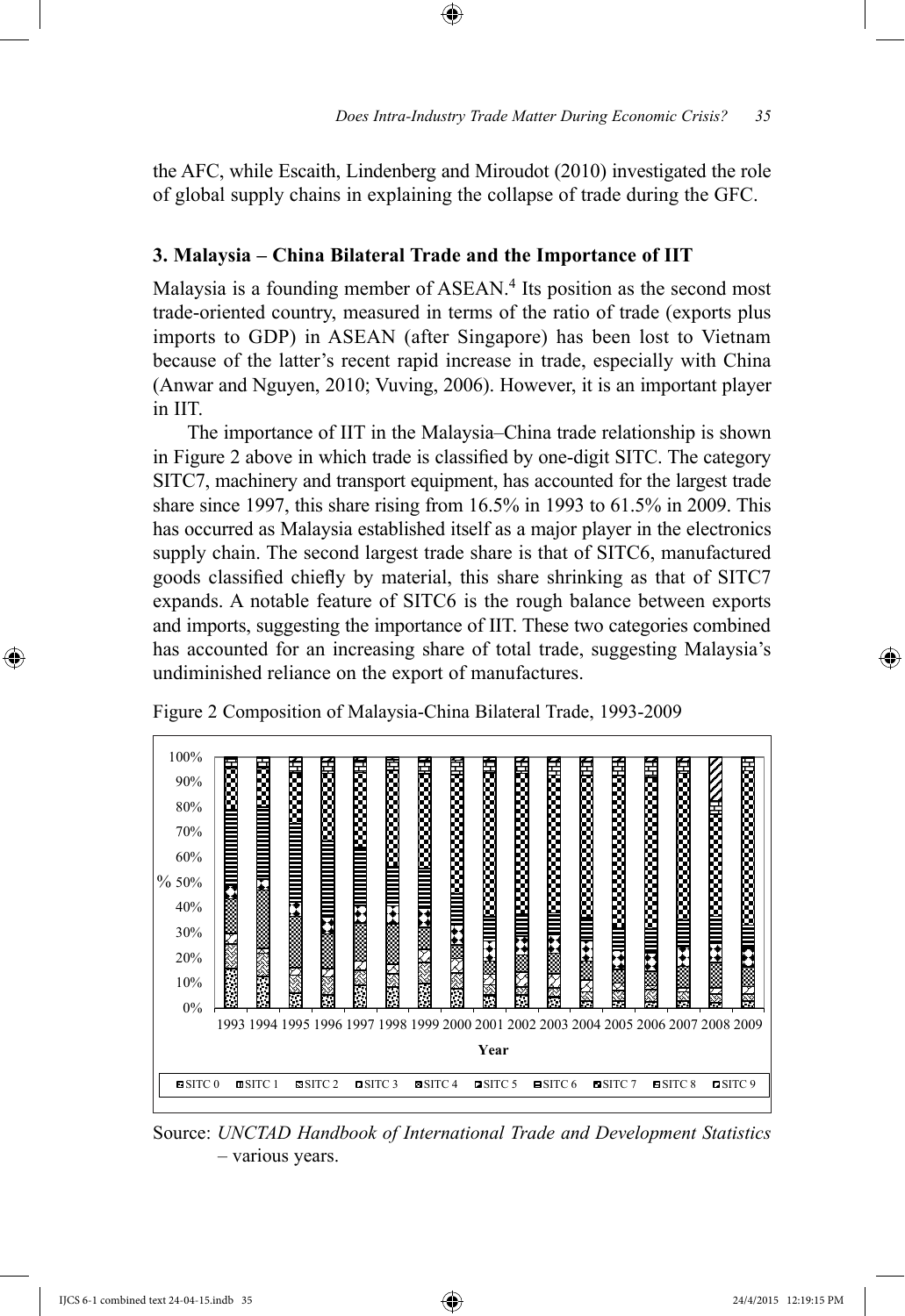In this paper, IIT intensity is measured using the Grubel–Lloyd (GL) index (Grubel and Lloyd 1975).<sup>5</sup> Following Austria (2004), the level of IIT intensity is characterized as weak if the GL Index is between 0.00 and 0.249, mild if it is between 0.25 and 0.49, moderately strong if it is between 0.50 and 0.749 and strong if it is between 0.75 and 0.99.

Table 1 shows IIT intensity indices for single-digit SITC industries in Malaysia-China trade for the year 1993, 1998, 2009, and 2013. The year 1993 represents the early days of IIT, the two middle years those during which the AFC and GFC were at their peak, and 2013 the most recent year.

Several features are notable from Table 1. First, trade in mineral fuels (SITC3), a primary commodity, has weak IIT intensities throughout the period from 1993 to 2013. But trade in food and live animals (SITC0)6 began with weak IIT intensity until the onset of the AFC, but had mild to moderate IIT intensity after the AFC. Second, as already noted, manufactured goods and machinery (SITC6 and 7) are consistently the industries with strong IIT intensity. The high IIT indices for these two groups despite the intervening

|                   | Industry                                                 | 1993   | 1998   | 2009   | 2013   |
|-------------------|----------------------------------------------------------|--------|--------|--------|--------|
| SITC <sub>0</sub> | Food and live animals                                    | 0.2440 | 0.1863 | 0.3466 | 0.5380 |
| SITC <sub>1</sub> | Beverages and tobacco                                    | 0.0184 | 0.1785 | 0.6506 | 0.3748 |
| SITC2             | Crude materials, inedible,<br>excluding fuels            | 0.7379 | 0.4912 | 0.4283 | 0.2653 |
| SITC3             | Mineral fuels, lubricants and<br>related materials       | 0.2384 | 0.1966 | 0.2057 | 0.1574 |
| SITC4             | Animal and vegetable oils,<br>fats and waxes             | 0.7666 | 0.4039 | 0.0115 | 0.3536 |
| SITC <sub>5</sub> | Chemicals and related<br>products, n.e.s.                | 0.4143 | 0.9993 | 0.8701 | 0.3140 |
| SITC <sub>6</sub> | Manufactured goods<br>classified chiefly by material     | 0.6935 | 0.8872 | 0.8462 | 0.8126 |
| SITC7             | Machinery and transport<br>equipment                     | 0.7996 | 0.7299 | 0.9724 | 0.8135 |
| SITC8             | Miscellaneous manufactured<br>articles                   | 0.2085 | 0.3019 | 0.4695 | 0.4463 |
| SITC9             | Commodities and transactions<br>not elsewhere classified | 0.4394 | 0.1606 | 0.5504 | 0.9907 |

Table 1 IIT Intensity Indices for Malaysia-China Trade, by Single-digit SITC, 1993-2013

Source: Authors' calculations.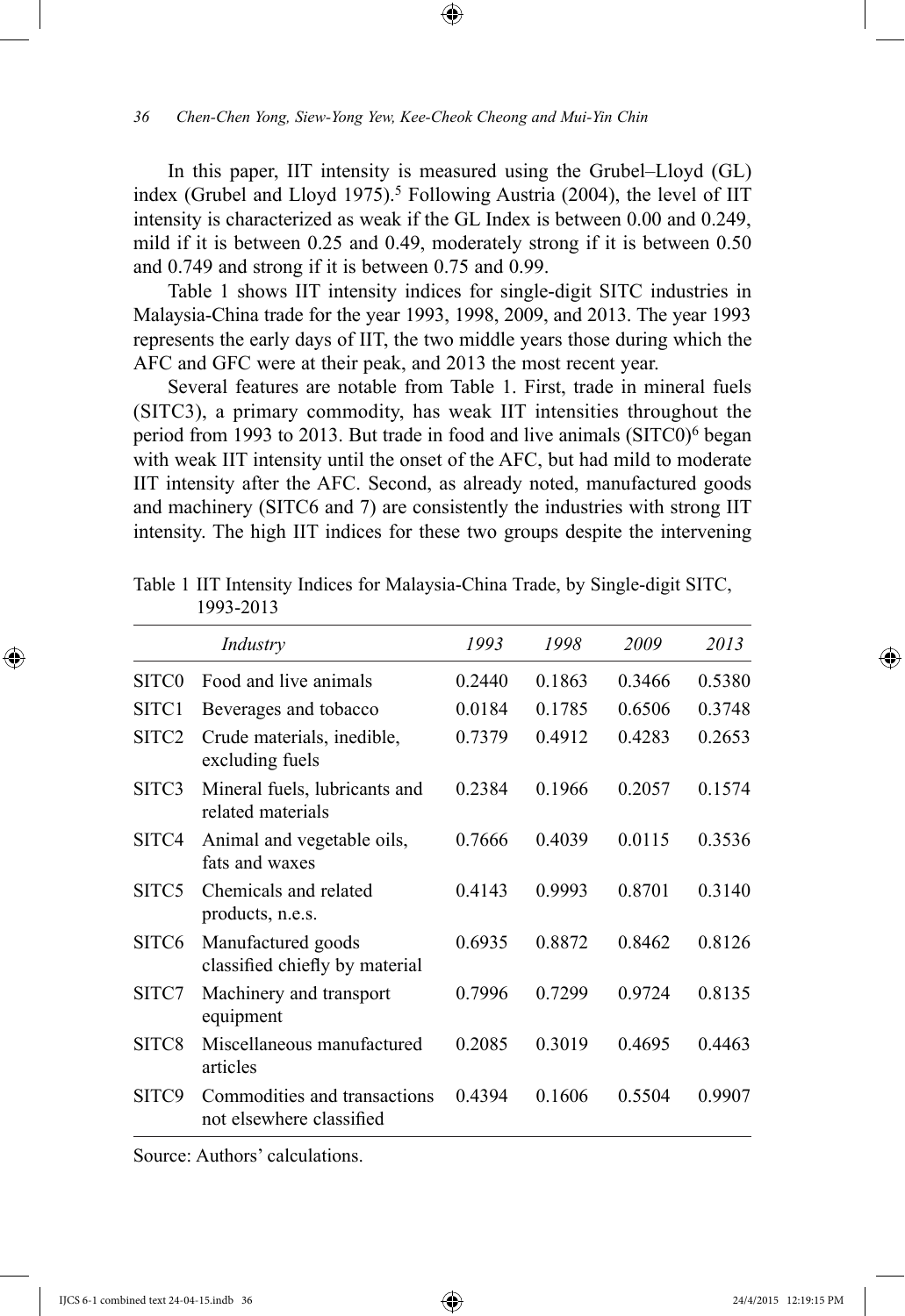crises show the strong links of these two industries in the global supply chain, especially those that end in China. Third, a group of other industries have IIT indices that fluctuate from year to year. Examples are beverages and tobacco (SITC1), animals and vegetable oils (SITC4), and chemicals (SITC5).

# **4. The Impact of Crises on China-Malaysia Intra-industry Trade**

To analyze the link between IIT and crises, IIT intensity of industries is measured for 2-digit SITC exports and imports using data from UNCTAD. To permit focus on the AFC and GFC, the periods under consideration are 1993-1997 (pre-AFC), 1998-2003 (post AFC), 2001-2006 (pre-GFC) and 2007-2009 (GFC and after). A country that bears comparison with Malaysia is Vietnam. The latter has, as indicated earlier, displaced Malaysia as the second most globalized economy in ASEAN. Its electronics and electrical equipment (E&E) exports are, like Malaysia's, relatively low in value-added and technology but IIT intensity has been growing.

Table 2 summarizes changes in IIT intensity for bilateral trade between Malaysia and China for the sub-periods defined above. The proportion of industries with moderate and strong integration rose in the post AFC period 1998 to 2003, reaching a peak in 2001-2006 but fell almost to the pre-AFC period in the GFC and post-GFC period. It appears therefore that the AFC was associated with strengthening IIT while the GFC was associated with the opposite. The latter is also associated with Malaysia's eroding competitiveness in high-tech exports (World Bank 2014). China's rising technological intensity in its IIT is also likely to give it a bigger role, i.e. by lengthening the segments of the supply chains it controls at the expense of Malaysia.

| Period<br>Country                                                                                                    |                | 1993-97 1998-2003 2001-06 2007-09 |                |                |
|----------------------------------------------------------------------------------------------------------------------|----------------|-----------------------------------|----------------|----------------|
| Malaysia                                                                                                             |                |                                   |                |                |
| $\%$ of industries with 0.00 <iit<math>\leq0.249</iit<math>                                                          | 49.15          | 36.51                             | 36.51          | 42.86          |
| % of industries with $0.25 \leq H \leq 0.499$                                                                        | 22.03          | 25.40                             | 22.22          | 25.40          |
| % of industries with $0.500 \leq II T \leq 0.749$                                                                    | 22.03          | 22.22                             | 30.16          | 19.05          |
| $\%$ of industries with 0.750 <iit<0.999< td=""><td>6.78</td><td>15.87</td><td>11.11</td><td>12.70</td></iit<0.999<> | 6.78           | 15.87                             | 11.11          | 12.70          |
| Total % of industries with $0.00<$ IIT $\leq 0.49$<br>Total % of industries with $0.50 \leq II \leq 0.99$            | 71.18<br>28.81 | 61 91<br>38.09                    | 58.73<br>41.27 | 68.26<br>31.75 |

Table 2 Changes in IIT Intensity in Malaysia-China and Vietnam-China Trade, 1993-2009

Source: Authors' calculations.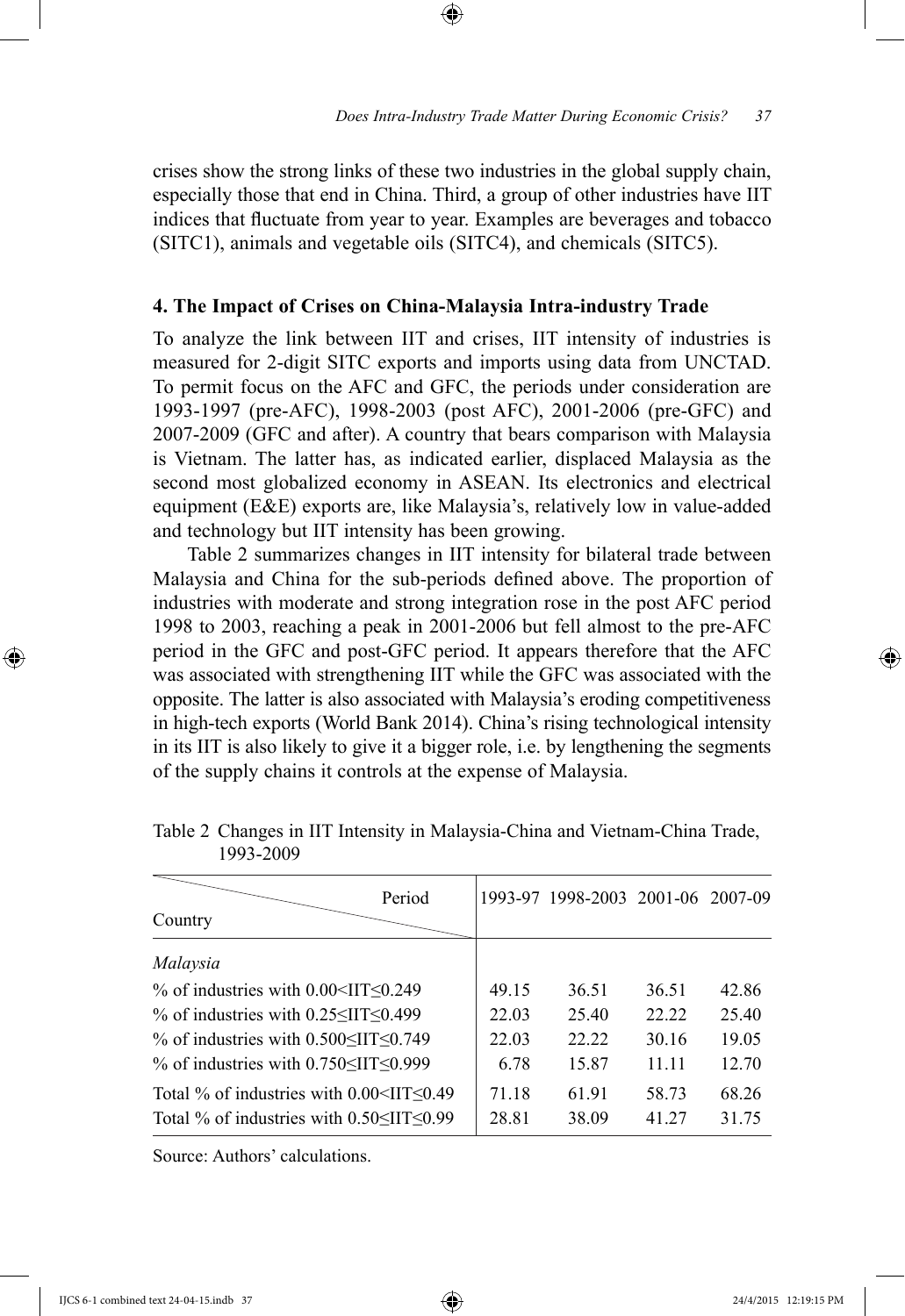Table 3 reveals what happened to IIT intensity during the years of the two crises. With respect to the AFC, there was little change either way. Generally fewer than 10% of industries with different degrees of IIT intensity increased or decreased their IIT intensity in both years of the crisis (1997-1998 and 1998-1999). For almost every group of industries in the table, more industries increased their IIT intensity than decreased it.

The AFC appears therefore to have had little impact on IIT, which continued to intensify all the way through the mid-2000s. Although posing a major challenge to Southeast Asia, the AFC was primarily regional with the US and European economies continuing to boom. Global production networks of multinational corporations (MNCs) continued to supply products for these thriving economies from China as the main final assembly platform, while China itself was little affected by the AFC.7 Malaysian industries that were part of these networks were beneficiaries of this boom,<sup>8</sup> and, indeed, exports brought Malaysia out of the AFC.

A somewhat different picture emerges from the figures for the GFC. First, the impact on IIT intensity in the first year of the Crisis was muted, probably because the GFC arrived very late in 2008. However 15% the group of industries with medium IIT intensity (index between 0.5 and 0.75) saw their IIT index fell to the low IIT intensity group (index between 0.25 and 0.5). Second, the second year of the crisis saw a strong impact on industries in the highest IIT intensity group, 24% of which fell into lower IIT intensity groups. Thus the GFC had a major impact on industries with high IIT.

| % of Industries in which         |         | <i>AFC</i> | GFC     |         |
|----------------------------------|---------|------------|---------|---------|
| <b>IIT</b> changed               | 1997-98 | 1998-99    | 2008-09 | 2009-10 |
| IIT Index fell from:             |         |            |         |         |
| $0.75$ and above to below $0.75$ | 9.93    | 11.43      | 6.29    | 23.65   |
| $0.5 - 0.75$ to below 0.5        | 6 24    | 7.03       | 15.03   | 4.37    |
| $0.25 - 0.5$ to below $0.25$     | 4.62    | 5.27       | 6.92    | 4.68    |
| IIT Index rose from:             |         |            |         |         |
| $0.5 - 0.75$ to above $0.75$     | 5.31    | 4.62       | 4.56    | 3.28    |
| $0.25 - 0.5$ to above $0.5$      | 8.08    | 6.81       | 6.13    | 4.06    |
| $0.0 - 0.25$ to above 0.25       | 14.09   | 14.73      | 8.02    | 7.64    |

Table 3 Malaysia: Changes in IIT Intensity by Industry during the AFC and **GFC** 

Source: Authors' calculations.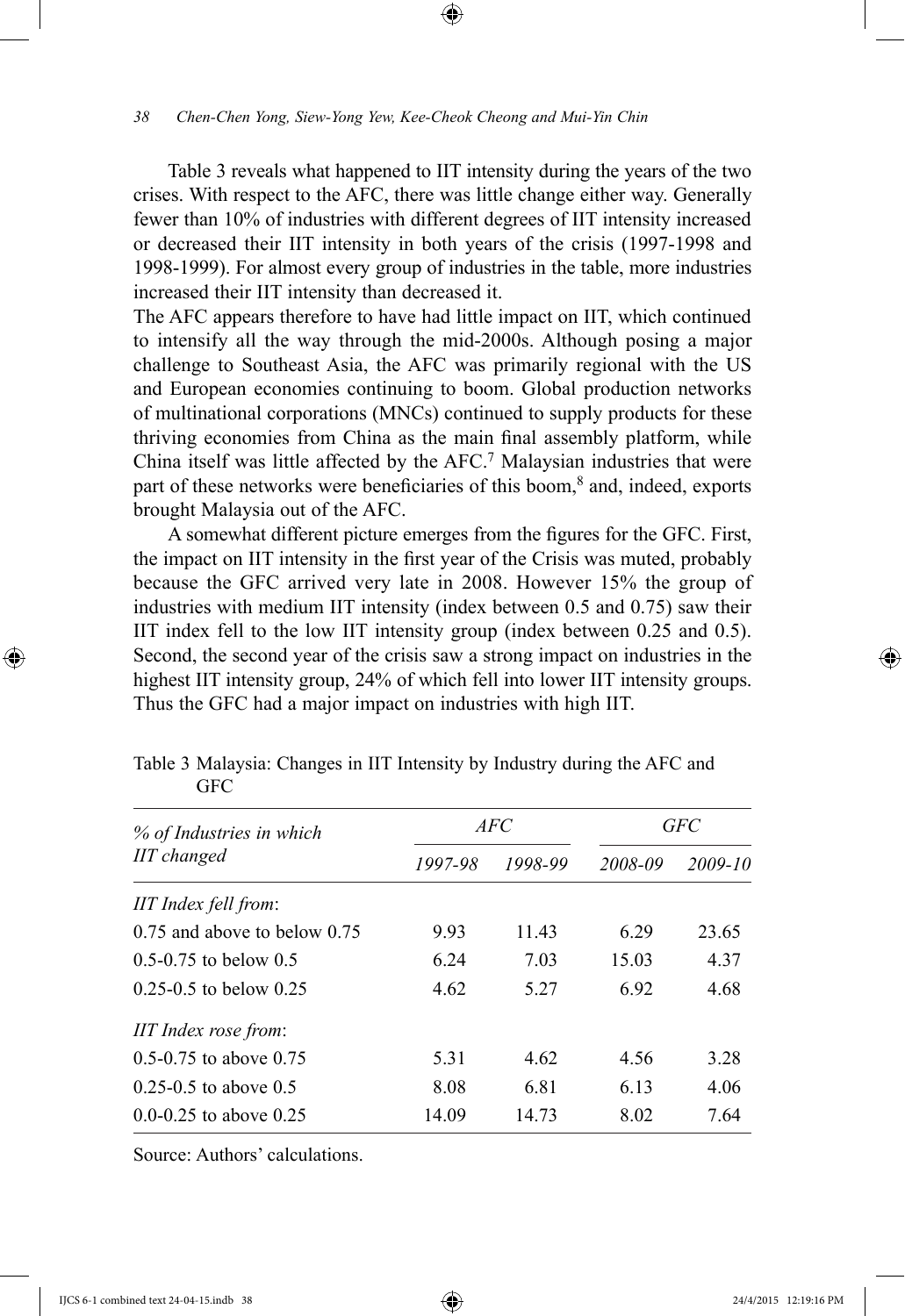#### **5. IIT as a Hedge against Risk During Crises**

Just as the question of whether economic crises have an impact on IIT intensity can be asked, so can the question of whether participation in IIT offers a degree of protection from economic crises. To the extent that process trade has significant import content, fluctuations in exports will be balanced by movements in imports in the same direction. The result is fairly stable net exports. This was the case with China's overall trade in the GFC –when exports fell, so did imports, with the result that even during the Crisis, China maintained a current account surplus. Does this logic apply to bilateral trade between Malaysia and China?

Table 4 shows changes in exports and imports during the years of the AFC and GFC for SITC6 and SITC7 as well as for total trade between Malaysia and China. Insulation from shocks can take the form of either maintaining growth in the face of collapse or at least of muting its impact. For the AFC this was indeed the case for SITC6, with the category's exports expanding faster than total exports to China. But it was not the case for SITC7 because Malaysia was and is much more an importer of transport equipment, and the AFC would severely impact such imports. When the GFC arrived, IIT proved to be of little avail – SITC6 exports to China fell much more than total bilateral exports, with the SITC7 exports telling the same story. In the case of imports during the AFC, those for SITC6 did track changes in exports, as predicted by IIT, but SITC7 imports tracked total imports. The link between imports and exports is even looser during the GFC. Overall, then, these figures

|                   | AFC     |         | GFC     |         |  |
|-------------------|---------|---------|---------|---------|--|
|                   | 1997-98 | 1998-99 | 2008-09 | 2009-10 |  |
| Exports:          |         |         |         |         |  |
| SITC <sub>6</sub> | $+95.2$ | $+65.8$ | $-15.2$ | $-80.9$ |  |
| SITC7             | $+24.5$ | $-52.5$ | $-16.0$ | $-30.0$ |  |
| Total exports     | $+5.9$  | $+15.3$ | $+0.5$  | $+31.2$ |  |
| <i>Imports:</i>   |         |         |         |         |  |
| SITC <sub>6</sub> | $+37.5$ | $+94.2$ | $-6.3$  | $+5.5$  |  |
| SITC7             | $-21.0$ | $+33.3$ | $+21.1$ | $+41.3$ |  |
| Total imports     | $-17.4$ | $+15.3$ | $-14.0$ | $+20.0$ |  |

Table 4 Malaysia-China Trade: Percentage Change in Exports and Imports during the AFC and GFC

Source: Authors' calculation.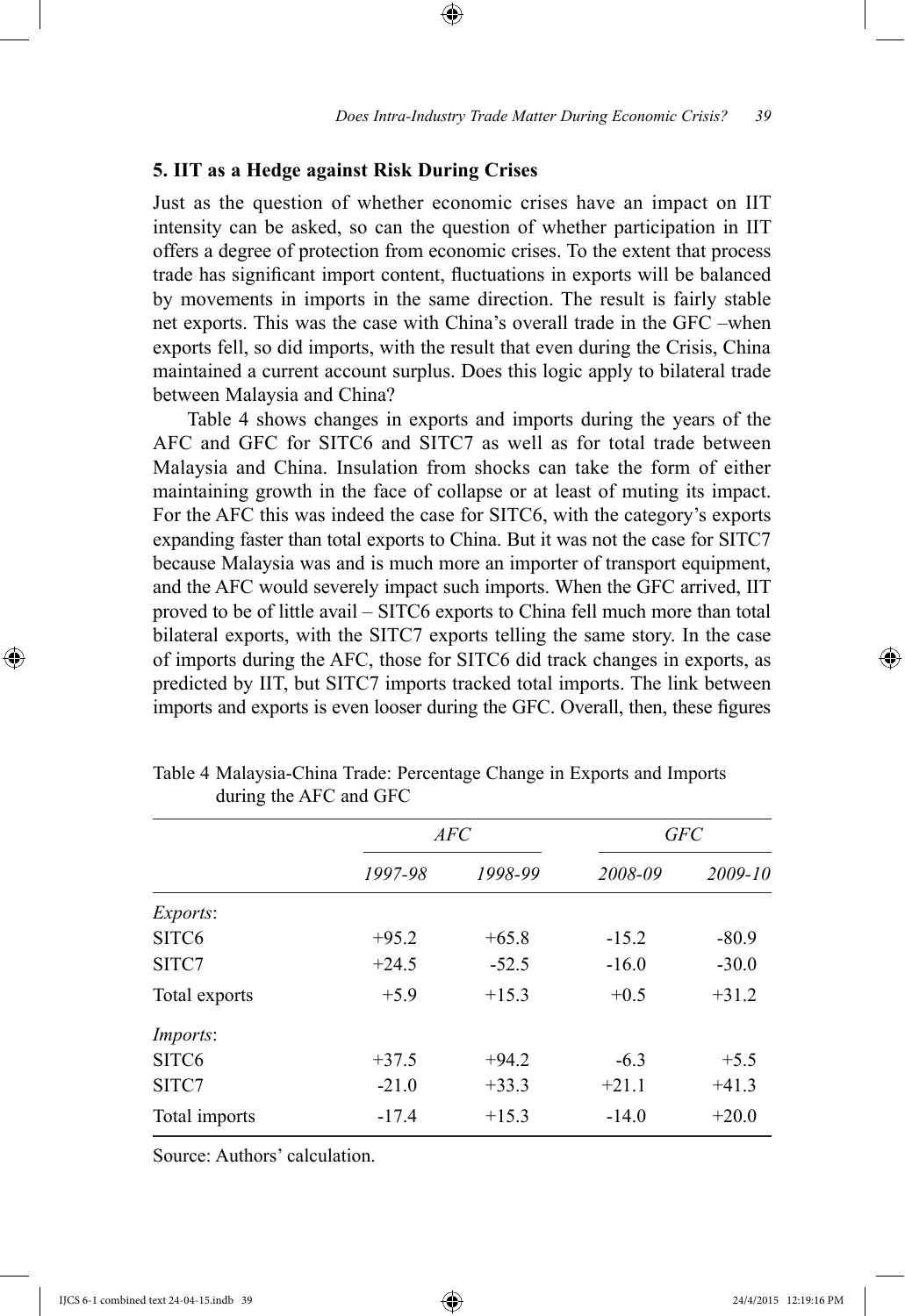show that while IIT offers a degree of protection during regional crises, it is of little avail for global crises. Further, the nature of the industry – whether it is an exporter or an importer, the type of products – matters as much as the degree of IIT. Finally, in terms of bilateral trade, the country context is important in that it determines the composition of that trade

# **6. Conclusions**

Trade plays a major role in Malaysia's relations with China. With Malaysia locked into global supply chains organized by multinational corporations, IIT is a significant part of this trade. This form of trade has the advantage of being less susceptible to the factors that affect arms-length trade but the disadvantage of being dependent on the health and organization of supply chains. These advantages and disadvantages can be material during times of economic crisis, from which Asia, including Malaysia and China, have suffered twice in the space of a decade. Understanding the IIT linking the two countries' bilateral economic relations is important for the 21st century because such crises will still occur, albeit not necessarily under the same circumstances as those of the recent past.

In seeking to answer the questions posed in section I, this paper found, first, that IIT intensity is high for the trade in manufactures (including E&E goods) and equipment, but low for primary commodities involving little processing. Second, while the AFC had no impact on IIT, with a rising trend in this intensity continuing through the crisis, the GFC led to some reversal in IIT intensity. The latter can be explained by the argument that a global crisis can damage global supply chains. Third, the paper also found that whether participation in global supply chains and increasing IIT intensity can reduce risk exposure to external shocks also depends on the magnitude of these shocks. An important question that arises is that although the GFC, through its negative impact on global chains may have increased exposure to external shocks, would the gradual shift towards intra-Asian trade be able to moderate that impact on Malaysia's IIT? In other words, is "decoupling" in trade likely to have the same benefits on trade vulnerability to shocks as IIT intensification is alleged to have?

Fourth, an implication of these findings is that even if effective only for regional crises, IIT intensification can be beneficial and a basis for future strengthening of Malaysia-China trade. However, this is likely to be a challenge for several reasons. First, although IIT had been the major source of trade growth, Malaysia's prospects for IIT intensification are limited, its technology industries losing competitiveness from human capital constraints even as supply chains are lengthening. Second, with China upgrading its technology, giving it the capacity to take over larger parts of supply chains,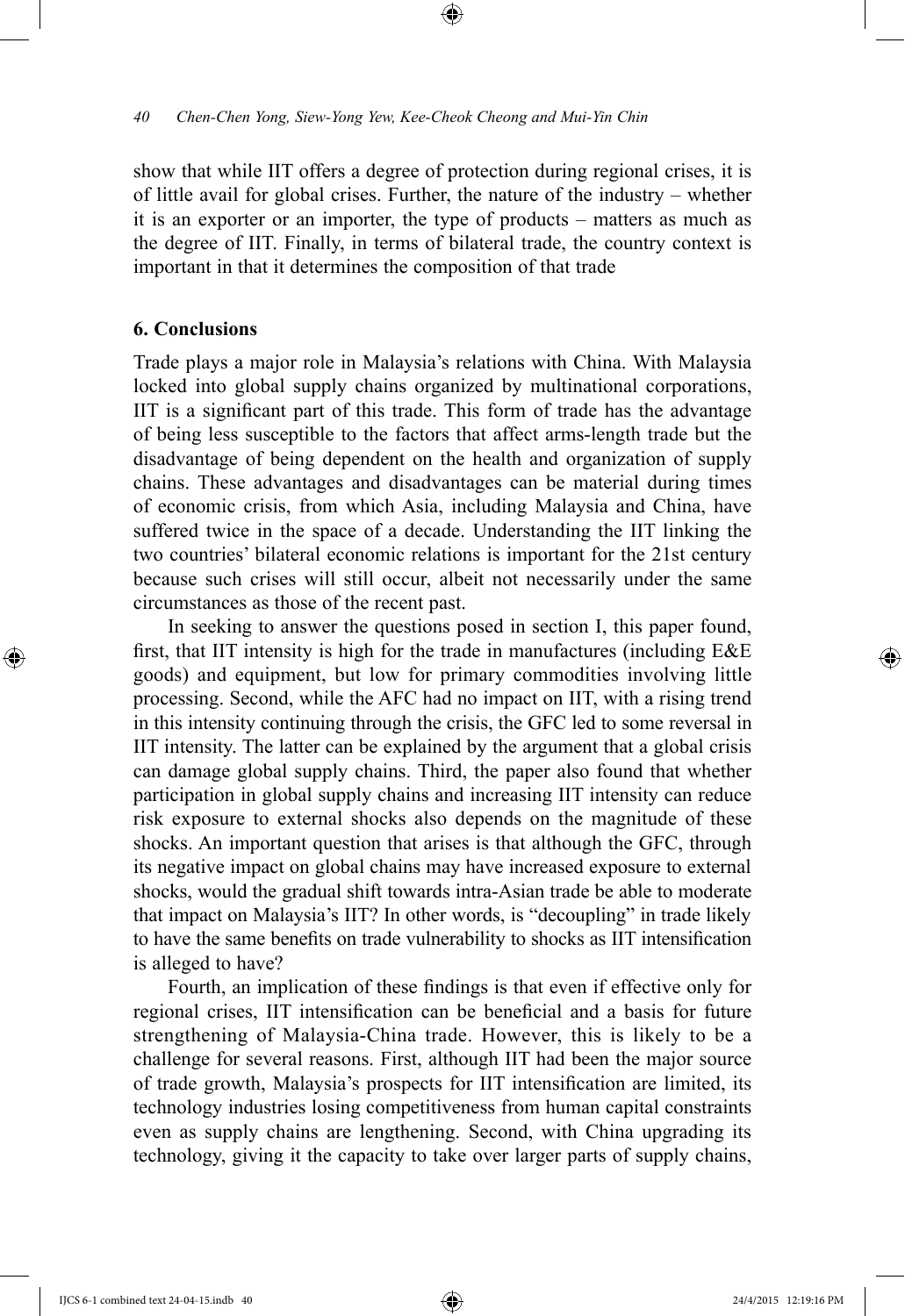Malaysia will face a changing comparative advantage landscape not to its advantage. The loss of competitiveness in technology-intensive industries will lead to Malaysia ending up more as a supplier of raw materials all of which have low IIT intensity. This will in turn increase the vulnerability of the country's exports to external economic crises.

# **Notes**

- This paper has been presented at the International Conference on Malaysia, China and the Asia-Pacific Region in the 21st Century at University of Malaya on 29-30 October, 2014. We are grateful to Tan Pei Xin for research assistance. Research for this paper has been funded by University of Malaya Research Grant RG067-10SBS.
- \* Yong Chen-Chen (杨珍珍) currently the Senior Lecturer at Faculty of Economics and Administration, University of Malaya. She specializes in the field of international economics. Her current research interests include international trade, regional economic networks and health economics. <*Email: ccyong@um.edu.my*>
- \* Yew Siew Yong (尤秀香) is a Senior Lecturer at the Department of Economics, Faculty of Economics and Administration, University of Malaya. She also sits on the editorial board of the Malaysian Journal of Economic Studies. Her research interests include international economics, social security, and public health. <*Email: yewsy@um.edu.my*>
- \* Cheong Kee Cheok (张淇绰) is Senior Research Fellow at the Department of Economics, Faculty of Economics and Administration (FEA), University of Malaya. A graduate of the University of Malaya and London School of Economics, he was on the faculty staff of FEA and then with the World Bank for nearly two decades. He has researched in the areas of transitional economies, especially China and Vietnam, human capital and education, international trade and investment, and the Chinese overseas. <*Email: keecheok1@yahoo.com*>
- \*\* Chin Mui Yin (陈美颖) is a Senior Lecturer at the Faculty of Accountancy, Finance and Business, Tunku Abdul Rahman University College, Malaysia. She holds a PhD in Economics from University of Malaya. She specializes in the field of international trade. Her current research interests include international trade and foreign direct investment. <*Email: chinmy@acd.tarc.edu.my*>
	- 1. It will have a population larger than that of the EU and NAFTA combined. See Greenwald (2006).
	- 2. OECD (2002) and Ruffin (1999) also provide clear expositions on the principles involved.
	- 3. Research shows greater technology intensity to be associated with more IIT; e.g "higher value chain of production where higher quality of goods have been produced in order to maintain competitiveness" by Azhar *et al.*, 1998; Zhang *et al.*, 2005), "… coupled with technology spillover" by Fukao *et al.*, 2003, Xing, 2007; Buckley *et al.*, 2007, Liu & Buck, 2007, Chuang and Hsu, 2004; Lemoine and Ünal-Kesenci, 2004; Montobbio, 2005); and "… innovative capability" by Guan and Ma, 2003 and Liu and Zou, 2008.
	- 4. The other five member countries joined two decades or more later Brunei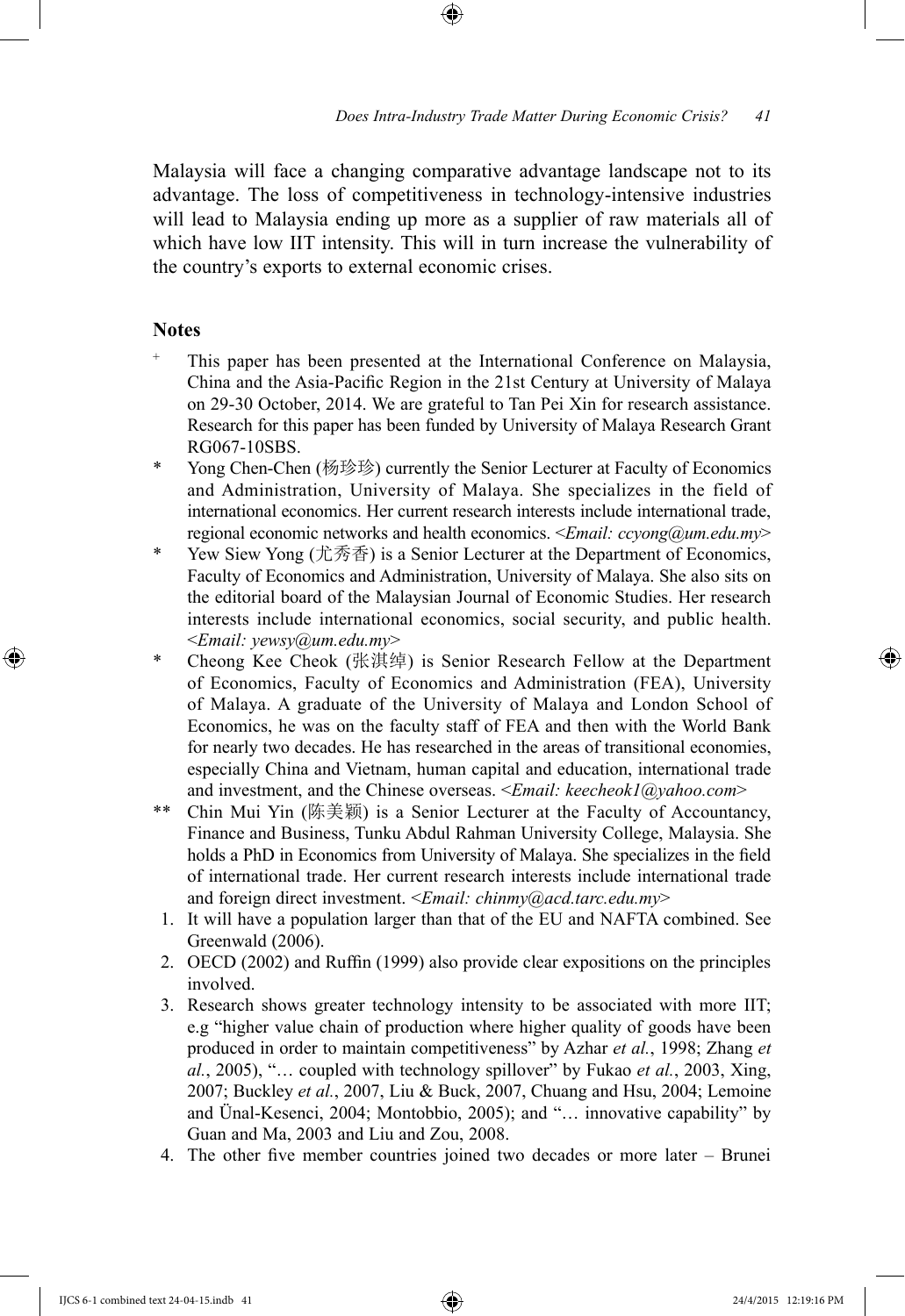Darussalam joined on 8 January 1984, Vietnam on 28 July 1995, Lao PDR and Myanmar on 23 July 1997, and Cambodia on 30 April 1999.

- 5. The GL index is  $III_i = 1 \frac{\sum |X_i M_i|}{\sum (x_i + m_i)}$  where X and M refer to exports and imports between two countries respectively, *i* refers to the particular industry, and 0≤*IIT*≤1. Since the primary purpose of this paper is to measure the overall relationship between IIT and exposure to crises, no attempt had been made to distinguish between horizontal and vertical IIT.
- 6. This group consists both of unprocessed food like cereals, vegetables and fruits but also processed food like milk products like cheese and yogurt, as well as beverages like coffee and tea. Increased food processing would have led to higher IIT intensity.
- 7. China's exports to the US totaled \$75.24 bil. in 1997 and \$85.41 bil. in 1998, representing percentage increases over the previous year of 18.8% and 13.5% respectively.
- 8. Obashi (2009) confirmed the resilience of Asian production networks during the AFC, with intermediate products enjoying more stability than finished products.

#### **References**

- Abu Bakar Hj Jambol and Normaz Wana Ismail (2013), "Intra-industry trade in Malaysian manufacturing sector", *Proceedings of PERKEM VIII (National Conference on the Malaysian Economy VIII)*, 1, pp. 119-129.
- Ando, M. (2006). "Fragmentation and vertical intra-industry trade in East Asia", *North American Journal of Economics and Finance*, 17, pp. 257-281.
- Arip, M.A., S.Y. Lau and M. Satoru (2011), "An analysis of intra-industry trade between Japan, Malaysia and China", *International Journal of Economics and Institutions*, 3(1), pp. 1-30.
- Austria, M. (2004), *The pattern of intra-ASEAN trade in the priority goods sectors*. Final Main Report to the ASEAN-Australia Development Cooperation Programme. Retrieved September 1, 2014, from http://www.aadcp-repsf.org/docs/03-006e-FinalReport.pdf

\_\_\_\_\_\_ (2006), *Enhancement and Deepening of the Competitiveness of the Philippines Electronics Industry under a Bilateral Setting*. Discussion Paper No. 2006-09, Philippines Institute for Development Studies, February.

- Azhar, A.K.M., and R.J.R. Elliot (2006), "On the measurement of product quality in intra-industry trade", *Review of World Economics*, 142(3), pp. 476-495.
- Brulhart, M., and R.J.R. Elliot (2002), "Labour market effects of intra-industry trade: evidence for the United Kingdom", *Weltwirtschaftliches Archiv*, 138(2), pp. 207-228.
- Brulhart, M. and M. Thorpe (2000), "Intra-industry trade and adjustment in Malaysia: Puzzling evidence", *Applied Economics Letters*, 7, pp. 729-733.
- Buckley, P.J., J. Clegg and C. Wang (2007), "Is the relationship between inward FDI and spillover effects linear? An empirical examination of the case of China", *Journal of International Business Studies*, 38, pp. 447-459.
- Cabral, M., and J. Silva (2006), "Intra-industry trade expansion and employment reallocation between sectors and occupations", *Review of World Economics*, 142(3), pp. 496-520.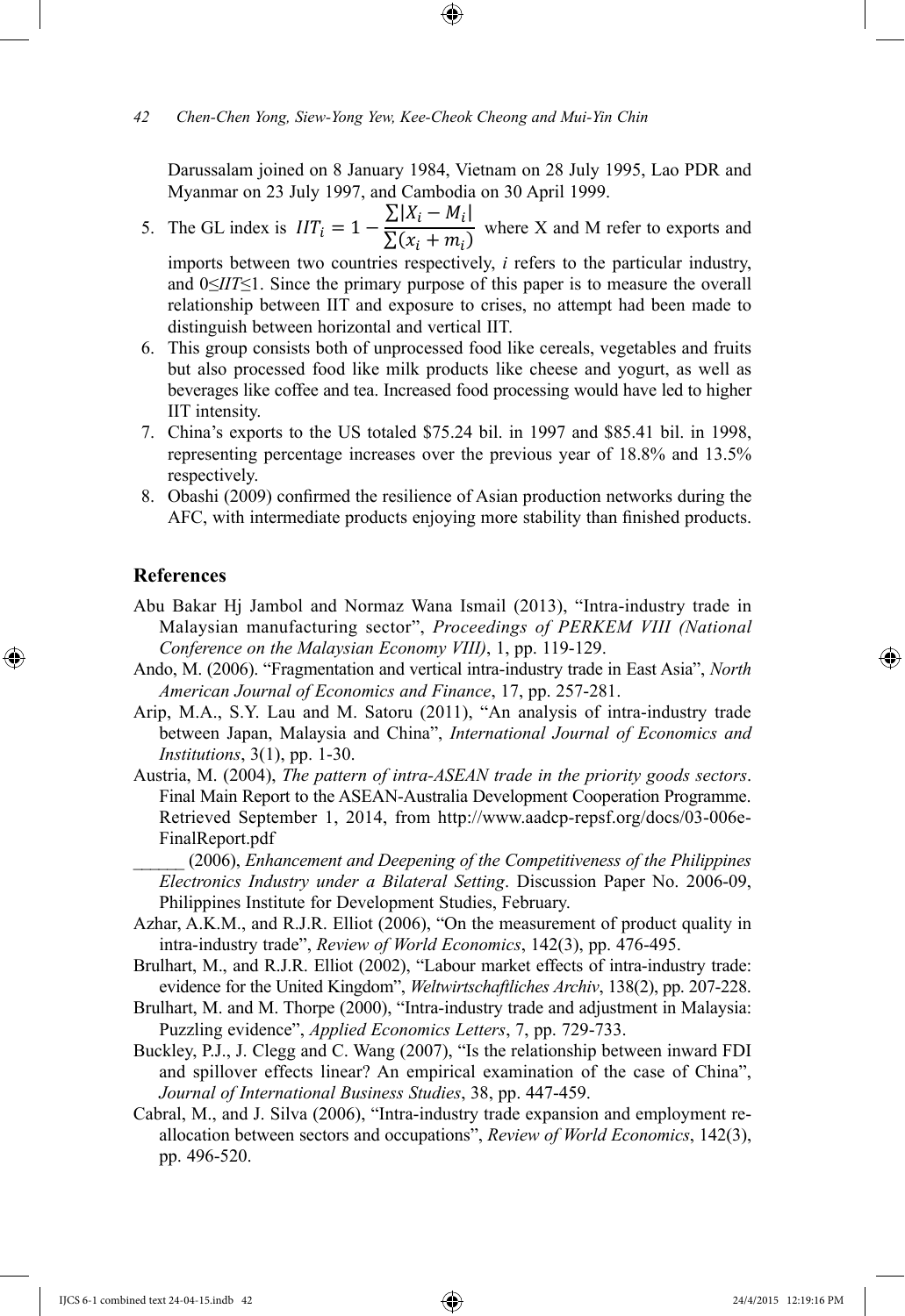- Chandran, V.G.R., and V. Pandiyan (2003), "Export specialization, concentration and intra-industry trade: Evidence from Malaysia", *Journal Akademik*, 3, pp. 99-111.
- Cheong, K.C., P.M. Duc and N. Thang (eds) (2010), *From low-income to industrialized: Vietnam in the next decade and beyond*. Hanoi: Vietnam Academy of Social Sciences.
- Chuang, Y. and P. Hsu (2004), "FDI, trade, and spillover efficiency: Evidence from China's manufacturing sector", *Applied Economics*, 36, pp. 1103-15.
- Dixon, P.B. and J. Menon (1995), *Measures of intra-industry trade as indicators of factor market disruption*, General Paper No. G-113, Centre of Policy Studies, Monash University, April.
- Ernst, D. (2002), *Global production networks in East Asia's electronics industry and upgrading perspectives in Malaysia*, East West Center Working Paper No. 44, October.
- Escaith, H., N. Lindenberg and S. Miroudot (2010), *International supply chains and trade elasticity in times of global crisis*, Staff Working Paper ERSD-2010-08, Economic Research and Statistics Division, World Trade Organization, February.
- Feenstra, R.C. (1998), "Integration of trade and disintegration of production in the global economy", *Journal of Economic Perspectives*, 12, pp. 31-50.
- Fukao, K., H. Ishido and K. Ito (2003). *Vertical intra-industry trade and foreign direct investment in East Asia*, Discussion Paper Series A No. 434, Institute of Economic Research, Hitotsubashi University, January.
- Gangnes, B. and A. Van Assche (2010). *Global production networks in electronics and intra-asian trade*, Discussion Paper 257/2010, LICOS Centre for Institutions and Economic Performance, Katholieke Universiteit Leuven.
- Gaulier, G., F. Lemoine and D. Ünal-Kesenci (2007), "China's emergence and the reorganization of trade flows in Asia", *China Economic Review*, 8, pp. 209-243.
- Greenway, D. and J. Torstensson (1997), "Back to the future: taking stock on intraindustry trade, *Weltwirtschaftliches Archiv*, 133(2), pp. 249-269.
- Grubel, H. and P. Lloyd (1975), *Intra-industry trade: Theory and measurement of international trade in differentiated products*. London: Macmillan.
- Guan, J.C. and N. Ma (2003), "Innovative capability and export performance of Chinese firms", *Technovation*, 23(9), pp. 737-747.
- Hu, X. and Y. Ma (1999), "International intra-industry trade of China", *Weltwirtschaftliches Archiv*, 135(1), pp. 82-101.
- Jongvanich, J., W.E. James, P.L. Minor and A. Greenbaum (2009), "Trade structure and the transmission of economic distress in the high-income OECD countries to Developing Asia", *Asian Development Review*, 26(1), pp. 48-102.
- Kimura, F. and A. Obashi (2009), *International production networks: comparison between China and ASEAN*. ERIA Discussion Paper ERIA-DP-2009-01.
- Lee, P.P. and S.Y. Tham (2007), "Malaysia ten years after the Asian crisis", *Asian Survey*, 47(6), pp. 915-929.
- Lemoine, F. and D. Ünal-Kesenci (2004), "Assembly trade and technology transfer: The case of China", *World Development*, 32(5), pp. 829-850.
- Liu, X. and T. Buck (2007), "Innovation performance and channels for international technology spillovers: Evidence from Chinese high-tech industries", *Research Policy*, 36, pp. 355-366.